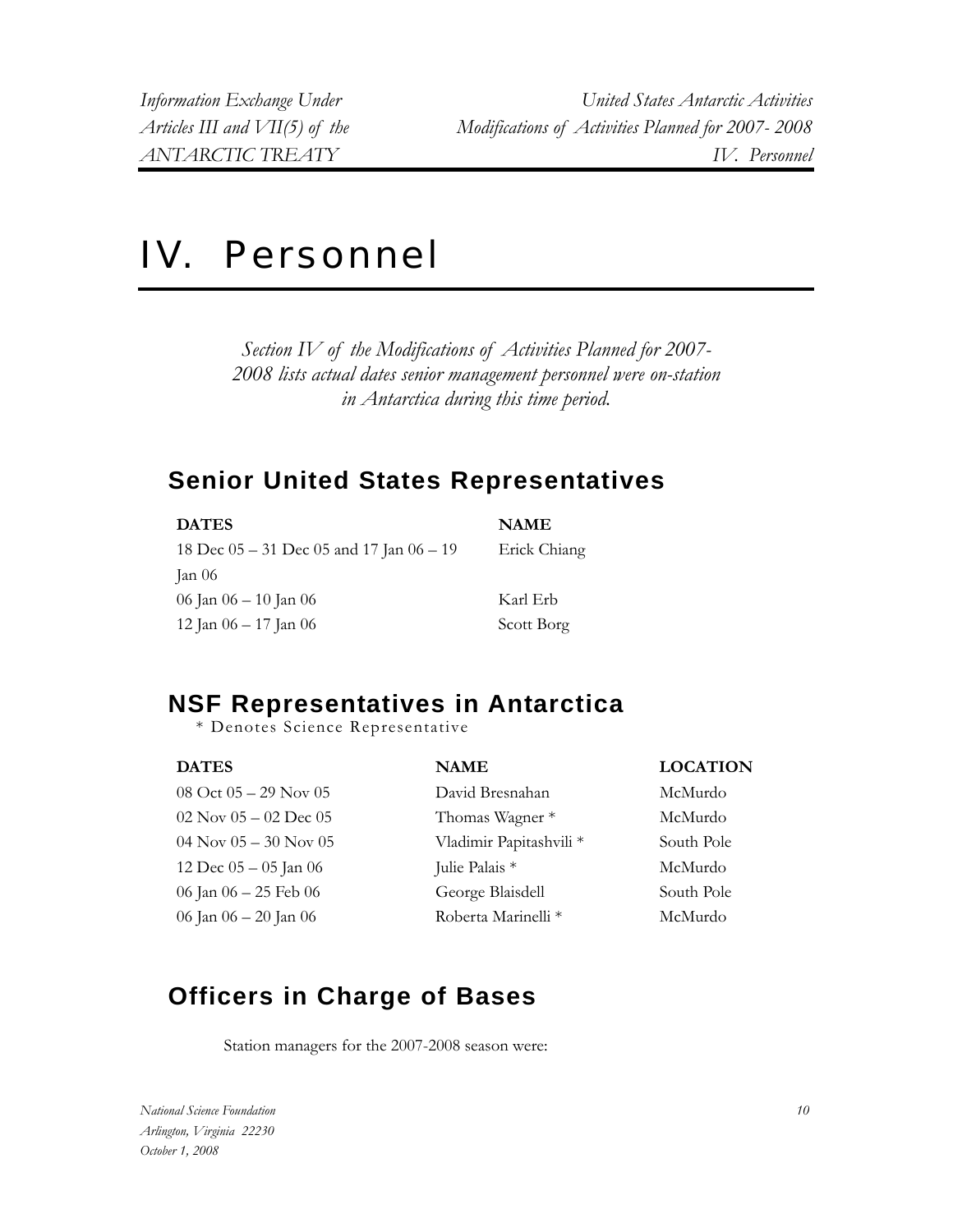*Information Exchange Under United States Antarctic Activities Articles III and VII(5) of the Modifications of Activities Planned for 2007- 2008 ANTARCTIC TREATY IV. Personnel* 

#### **McMurdo Station**

| Lee Anne Hess            | 01 Oct $07 - 30$ Oct $07$ |
|--------------------------|---------------------------|
| David Pohlod             | 31 Oct $07 - 04$ Feb $07$ |
| Thomas Ellis             | 05 Feb $08 - 21$ Feb $08$ |
| Don Brogan (winter over) | 22 Feb 08 - TBD           |

#### **Amundsen-Scott South Pole Station**

| David Scheuerman             | 18 Oct 07 – 08 Nov 07       |
|------------------------------|-----------------------------|
| Bettie Grant                 | $09$ Nov $07 - 12$ Feb $08$ |
| David Scheuerman             | 13 Feb $08 - 14$ Feb $08$   |
| Katherine Hess (winter over) | 15 Feb 08 - TBD             |

#### **Palmer Station**

| Robert Farrell                | 20 Sept $07-10$ Nov $07$ |
|-------------------------------|--------------------------|
| Rebecca Shoop                 | $11$ Nov 07 - 30 Mar 07  |
| Brett Pickering (winter over) | $31$ Mar $07 - TBD$      |

## **Personnel Numbers, Occupations and Specialization of**

No Significant Changes

# **Military Service Numbers of Personnel Who Are Members of The**

No significant Changes

*National Science Foundation Arlington, Virginia 22230 October 1, 2008*